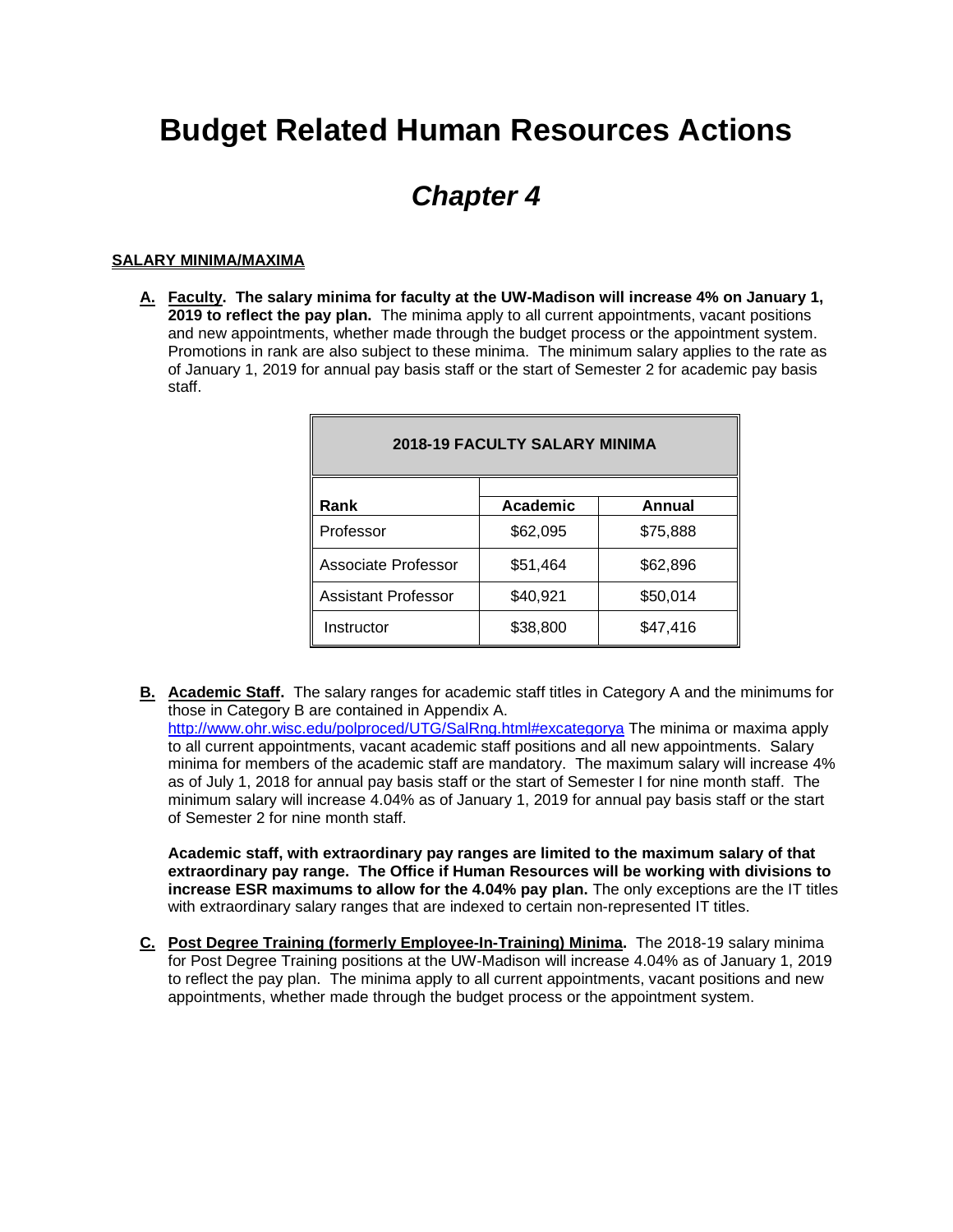| 2018-19 POST DEGREE TRAINING MINIMA |                      |                       |  |
|-------------------------------------|----------------------|-----------------------|--|
|                                     |                      | <b>Full-Time Rate</b> |  |
| Title                               | <b>Title</b><br>Code | Effective 1-1-19      |  |
| Research Associate                  | X01NN                | C28,593<br>A34,940    |  |
| Research Intern                     | X50NN                | C24,347<br>A29,651    |  |

## **STUDENT ASSISTANT STIPENDS**

**A. 2018-19 TA and PA Stipend Rates.** The following rates that were recommended by the Graduate School Academic Planning Council (GSAPC) and approved by the Provost and Vice Chancellors will be in effect for 2018-19. These rates should be used for all budgeted group and vacant positions.

| <b>2018-19 GRADUATE ASSISTANT STIPEND RATES</b> |                      |                       |  |
|-------------------------------------------------|----------------------|-----------------------|--|
| Title                                           | <b>Title</b><br>Code | <b>Full-Time Rate</b> |  |
| Lecturer (SA) - Minimum                         | Y30NN                | A45,522<br>C37,245    |  |
| Teaching Assistant - Standard(Minimum)          | Y33NN                | C36,700               |  |
| Program Assistant - Minimum                     | Y42NN                | A44,854<br>C36,700    |  |
| Project Assistant - Minimum                     | Y43NN                | A44,854<br>C36,700    |  |

- **B. Higher Teaching Assistant/Program/Project Stipends.** Starting in 2017-18, the teaching assistant rates are a minimum, not a fixed rate. Higher stipend levels are permitted for teaching assistants and program/project assistants where qualifications or requirements warrant. Departments wishing to pay above the minima to accommodate different market factors should seek approval from the appropriate Dean or Director.
- **C. 2018-19 Undergraduate Rates.** The following undergraduate minimum rates remain in effect for 2018-19.

| <b>2018-19 UNDERGRADUATE MINIMUM RATES</b> |                   |                       |  |
|--------------------------------------------|-------------------|-----------------------|--|
| <b>Title Code</b>                          | <b>Title Code</b> | <b>Full-Time Rate</b> |  |
| Undergraduate Assistant                    | Y51NN             | C <sub>36.700</sub>   |  |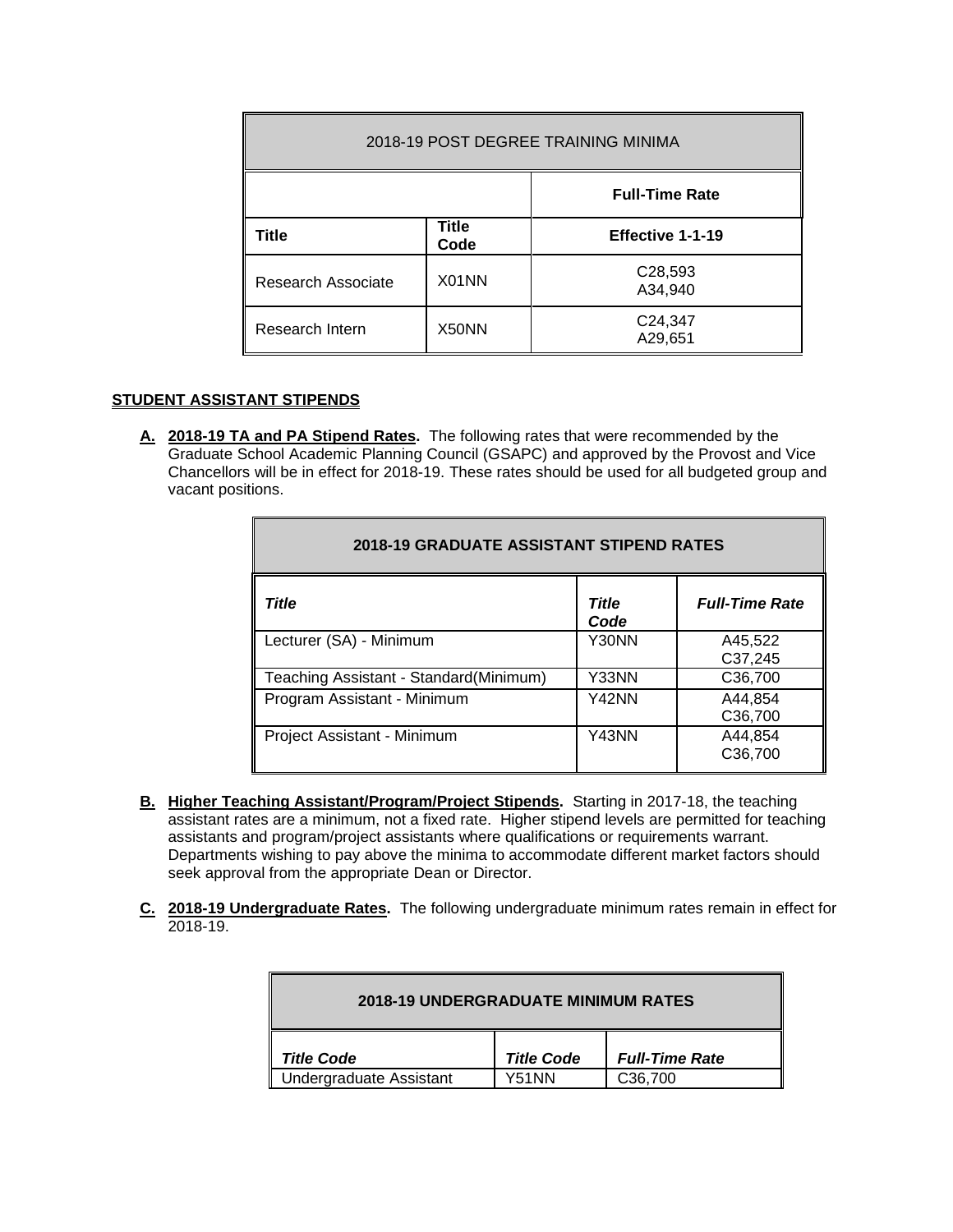**D. 2018-19 Research Assistant Stipend Rates.** The following rates that were recommended by the Graduate School Academic Planning Council (GSAPC) and approved by the Provost and Vice Chancellors will be in effect for 2018-19. These rates should be used for all budgeted group and vacant positions.

Starting in 2017-18, the research assistant rates are a minimum, not a fixed rate. Higher stipend levels are permitted for research assistants where qualifications or requirements warrant. Departments wishing to pay above the minima to accommodate different market factors should seek approval from the appropriate Dean or Director.

| <b>2018-19 RESEARCH ASSISTANT STIPEND RATES</b> |                    |          |  |
|-------------------------------------------------|--------------------|----------|--|
| <b>Title/Function Code</b>                      | Academic<br>Annual |          |  |
| Research Assistant (Y41NN)-<br>Minimum          | \$36,700           | \$44,854 |  |

**E. Limitation on Graduate Assistant Appointments.** Teaching, program/project assistant and research assistant appointments offer students who are actively pursuing advanced degrees the opportunity to obtain valuable academic experience. These titles are not intended to be used as substitutes for other employment titles (i.e., lecturer).

Usually, a 50% assistantship is the maximum level permitted with a full graduate load. Exceptions are allowed (up to and including 75%) with the approval of the appropriate student advisor and major department chair for domestic students only. Starting in 2017-18, research assistant positions have a maximum FTE of 50%. In special situations, combinations of RA, TA and PA appointments may equal more than 75%. However, such exceptions are rarely approved. Appointments to assistantships that equal more than 75% require prior written approval of the Dean/Director and the Graduate School. Additional information can be found at: <https://grad.wisc.edu/acadpolicy/#facultypoliciesandprocedures>

## **FACULTY PROMOTIONS**

- **A. Review for Promotion from Associate to Full Professor.** It is important that faculty members at the rank of associate professor be periodically reviewed for possible promotion to full professor. The responsibility for ensuring that no associate professor is overlooked for promotional consideration rests with the deans and departments. Accordingly, individual schools/colleges and departments must establish special methods for assuring consideration for promotion. To assist you, a listing is enclosed of all individuals who have held the rank of Associate Professor for five or more years. If you have questions about this listing, contact the Secretary of the Faculty at [admin@secfac.wisc.edu](mailto:admin@secfac.wisc.edu).
- **B. 2018-19 Salary Adjustments**. Starting in the 2017-18 academic year, promotions are allowed to fall between a fixed-dollar amount and ten percent of the faculty member's salary base. Faculty promotions should reflect at least the following rate changes that were approved by the University Committee and the Provost.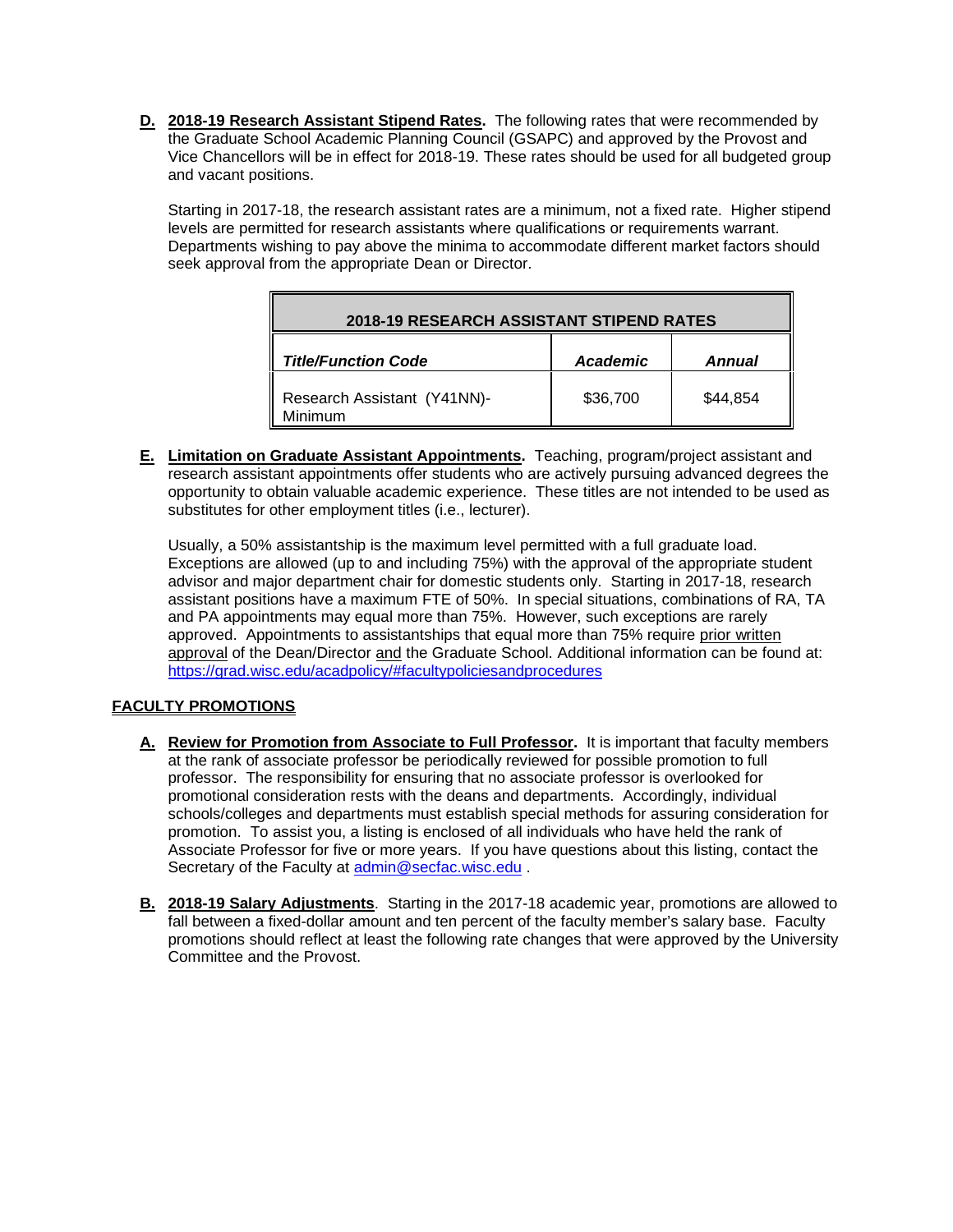| 2018-19 Promotion                          | <b>Academic</b> | Annual   |
|--------------------------------------------|-----------------|----------|
| Associate Professor to Professor           | \$9,600         | \$11,400 |
| Assistant Professor to Associate Professor | \$7,500         | \$8,800  |

NOTE: A promotional increase is not required where the individual is temporarily appointed at the Instructor level until the Ph.D is obtained.

It is expected that all individuals being promoted will exceed the campus minima for the new title by at least the amount of the promotional adjustment. Additional base funding from the campus level will be provided to cover one-half of the required promotional increases for staff on 101 funding.

**Please note that anticipated promotions to associate professor and full professor should be entered into the rate/title system well in advance of April 1st if possible to guarantee proper calculation of merit. The CAT Redbook title should also be changed to reflect the new title after the promotion. In the event an anticipated promotion does not occur, notify your MBO budget analyst and OHR compensation and titling representative and the proposed promotion and corresponding merit amount will be removed from CAT and HRS.** 

## **SALARY ADJUSTMENTS FOR WHICH INSTITUTIONAL BASE FUNDS MAY BE USED**

- **A. Situations in Which an Adjustment is Appropriate.** Requests for base salary adjustments must demonstrate that they are necessary. If you have difficulty identifying the type of adjustment that might be appropriate for a specific situation, contact your Compensation and Titling contact (www.ohr.wisc.edu/udds)
- **A. The Adjustment Process.** With advance approval, a portion of the base budget of a unit may be used to adjust the salary of an individual, in addition to the increase provided by the state compensation plan. Completed documentation is due in the Office of Human Resources by mid-March to ensure OHR has time to review and approve the adjustment. Each proposed adjustment should be entered in the Rate/Title System, and if approved by the Office of Human Resources, the increase will be entered directly into HRS.
- **B.** Budget Entry of Adjustments. If the increase is entered into HRS before April 1<sup>st</sup>, the HRS live data feed to CAT will be active and the change will automatically update the record in CAT and calculate the necessary changes to the pay plan compensation row. Changes not entered into HRS before April  $1<sup>st</sup>$  will require a manual correction to the merit row which needs to be entered by the Office of Human Resources.

## **PAY BASIS CONVERSIONS**

The pay basis for an individual should be appropriate for the duties for which the person is normally responsible. The conversion of an employee's appointment from one pay basis to another (e.g., annual to academic) should occur infrequently, since circumstances rarely justify such shifts once an appropriate determination has been made. Temporary changes in duties which extend the length of time that an academic pay basis person will work in a fiscal year (e.g.,